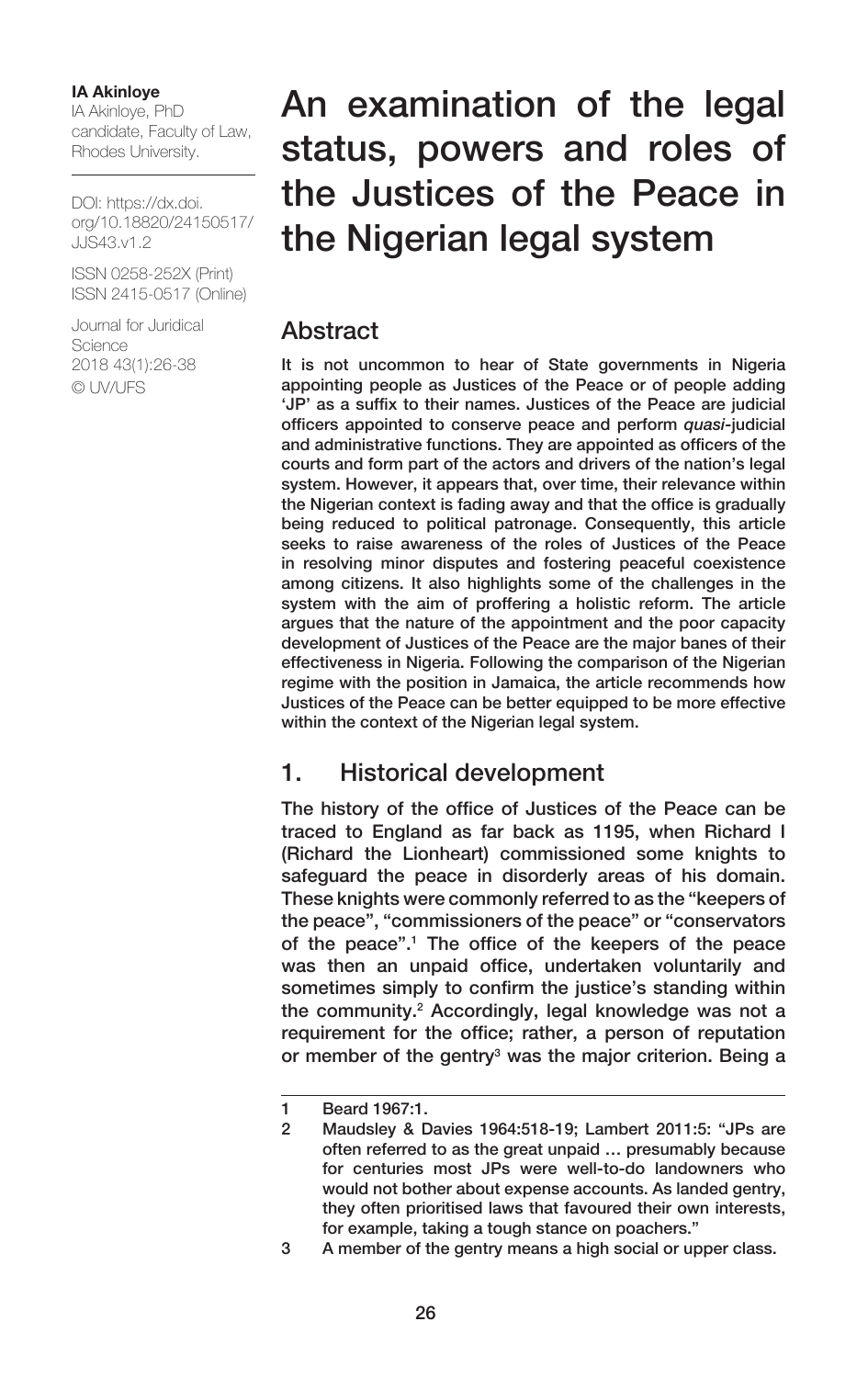person "of reputation" or "member of the gentry" generally meant wealth, as the office was confined mainly to members of the landowning class, knights, squires, or gentlemen of the land.4

The title 'Justice of the Peace' was, for the first time, given in England to replace the keepers of the peace in the *Justice of the Peace Act* of 1361. The *Act* recognised Justices of the Peace as magistrates. Under the *Act*, the principal duties of Justices of the Peace consisted in committing offenders to trial before a judge and jury when satisfied that there is a *prima facie* case against them; convicting and punishing summarily in minor causes as well as granting of licenses.5 The Lord Chancellor was then vested with the power to nominate candidates with local advice for appointment by the Crown.<sup>6</sup>

As noted earlier, the office of Justice of the Peace was originally an unpaid one. In the years leading up to the  $18<sup>th</sup>$  century, Justices of the Peace were entitled to receive certain fees. Some, however, used their office to make corrupt profits.<sup>7</sup> Their lack of legal knowledge also led to many legally erroneous and contradictory decisions. The rising corruption and erroneous judgements necessitated a move to replace some of them with legally trained and qualified lawyers, who were later known as the stipendiary magistrates.<sup>8</sup>

# 2. Historical development in Nigeria

The Nigerian legal system has been tremendously influenced by the English legal system as a result of colonisation and the attendant incidence of reception of the English law into the country. Nigeria continued to adopt most of the legal legacies left by its colonialists. One of such legacies is the appointment of persons into the office of Justice of the Peace. Justices of the Peace are appointed as public officers, albeit voluntarily, to collaborate with the government in promoting peace and justice in society.

The English judicial institutions were introduced in Nigeria, after the British assumed a direct and absolute control of the Colony of Lagos in 1861. *Ordinance* No. 3 was promulgated in 1863 to set up a Consular Court, Equity Court and the Supreme Court for the Colony.<sup>9</sup> Following the *Proclamation of the Protectorate of Northern Nigeria* on 1 January 1900, new courts were formed, namely the Supreme Court of the North, Provisional Courts (one for each province), Customary Courts, and Native Courts. On 1 January 1914, the Northern and Southern Protectorates of Nigeria were amalgamated. This amalgamation brought about a judicial

<sup>4</sup> ACT Justices of the Peace Association Incorporation n.d.:1.

<sup>5</sup> Simpson & Weiner 1989:326.

<sup>6</sup> Lambert 2011:7; Maudsley & Davies 1964:529.

<sup>7</sup> ACT Justices of the Peace Association Incorporation n.d.:2.

<sup>8</sup> ACT Justices of the Peace Association Incorporation n.d.:1.

<sup>9</sup> Badejogbin 2012:101-105.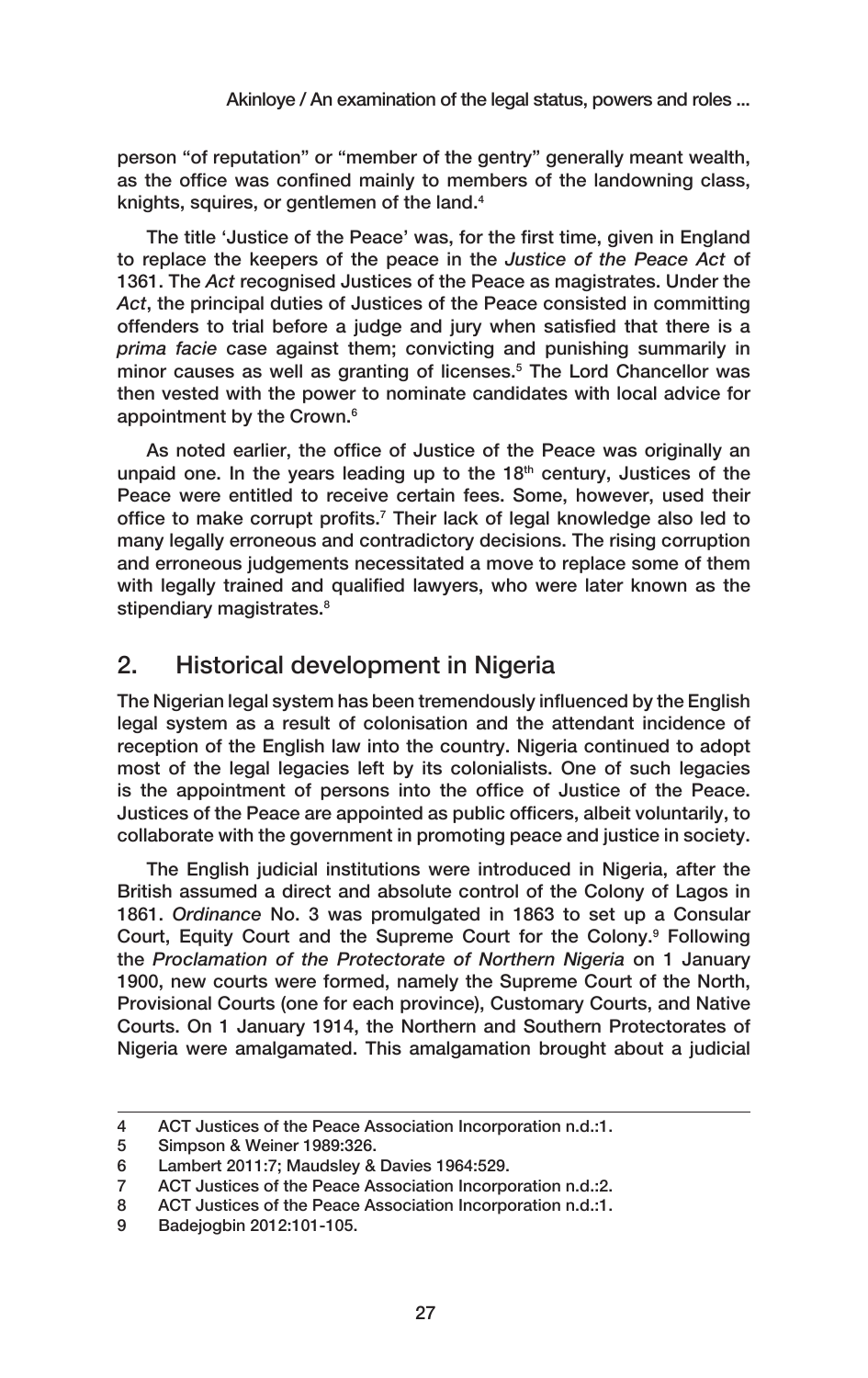reorganisation, and the following courts were adopted: a Supreme Court, Provincial Courts, and Native Courts.10

Sir Donald Cameron, who later became Governor of Nigeria in 1931, established High Courts for all the provinces after abolishing the Provincial Courts.11 Each High Court had a Chief Judge. By the provision of sec. 7 of the *Protectorate Court Ordinance* No. 45 of 1933, Cameron established Magistrate Courts above the Native Courts in the cadre, but below the High Courts.12 These magistrate courts were presided over by legal practitioners and administrative officers who were lay people.<sup>13</sup> The introduction of administrative officers as magistrates led to the introduction of the lay magistrate (Justice of the Peace) within the context of the Nigerian legal system.

Akin Alao confirms that those who served as magistrates during this time were "administrative officers" who had limited knowledge of the law.14 Alao, however, justified their appointment on the ground of the dearth of capable Africans and professionally qualified personnel.15 Ever since Nigeria was divided into regions and later into States, magistracy had followed alongside the political division of the country. Every State regulates, with minor modifications, its magistracy including stipendiary and lay magistrates.

Long after Nigeria obtained her independence, the laws governing the appointment of Justices of the Peace have not been substantially altered in many States. However, it seems that the citizens' knowledge and awareness of the roles of Justices of the Peace are dwindling. People and governments barely access their roles, despite the appointment of many of them by the successive State governments.<sup>16</sup> The office has now almost been reduced to a mere status symbol, a suffix after one's name that can garner respect and provide social and political mobility. Their impacts are now scarcely felt in society and in the Nigerian legal system.

This article aims to highlight the historical relevance of Justices of the Peace, their roles under the extant laws, the limitations relating to their appointments and functions, and recommends how their functions can be more beneficial to the Nigerian society.

To achieve the above objectives, this article is structured as follows. The next section discusses, in brief, the meaning and types of Justices of the Peace. This is followed by a critical examination of the appointment of Justices of the Peace under the Nigerian law, using some States' laws as

<sup>10</sup> Fawehinmi 1992:2-11.

<sup>11</sup> Ogundere 1994:12-13.

<sup>12</sup> Ogundere 1994:12-13.

<sup>13</sup> See also CSO*/*26/29257, Vol*.* 11, Administrative Officers with Magisterial Powers; CSO 26/29257, Vols. 1-5, Administrative Officers with Judicial Powers; Omoniyi 1977:229.

<sup>14</sup> Alao 2003:208.

<sup>15</sup> Alao 2003:208.

<sup>16</sup> Ahon 2010; Osuyi 2017; [Osakue](http://nigerianobservernews.com/byline/by-roland-osakue/) 2015; *Vanguard* 2017.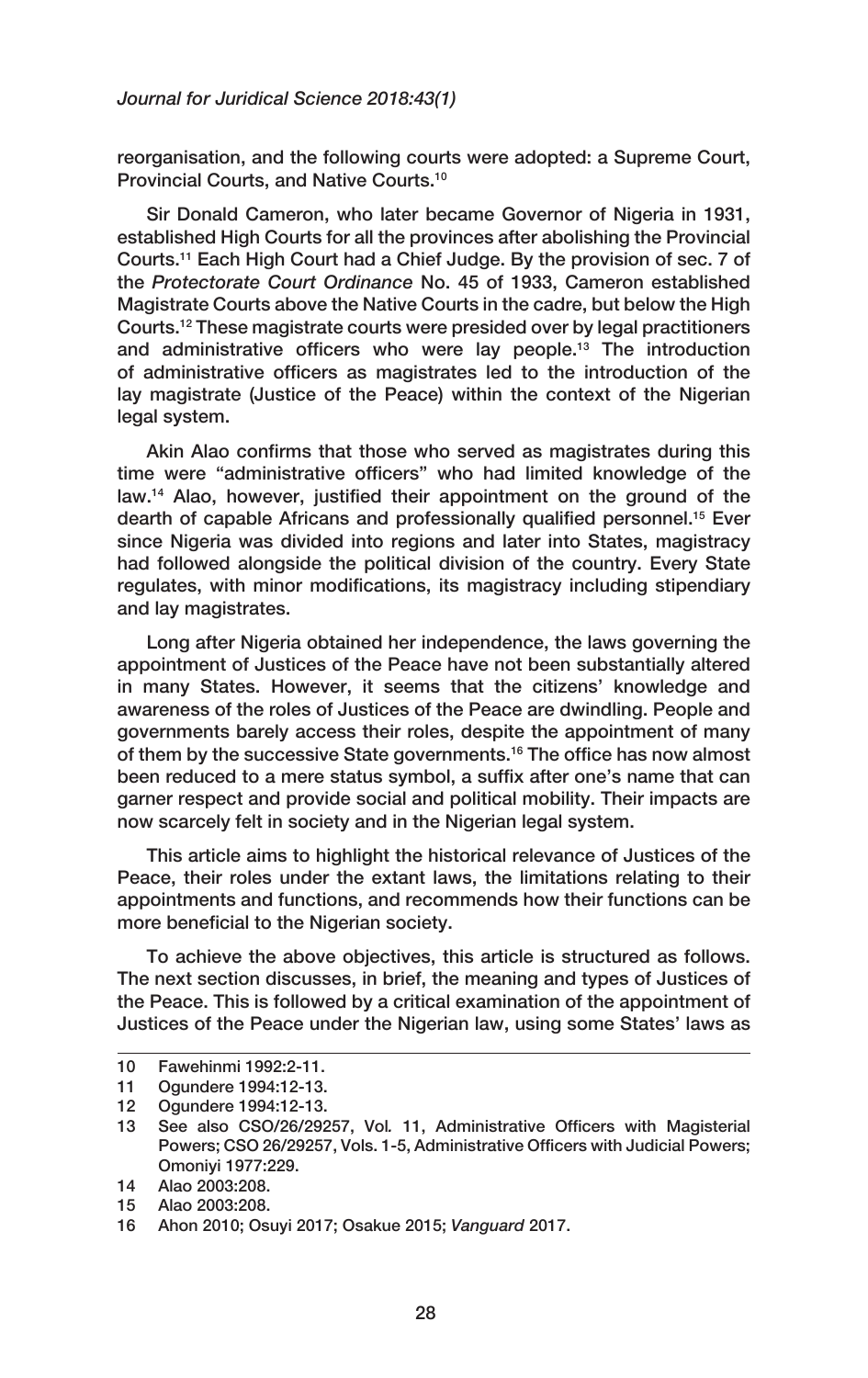references. The article then examines the powers and roles of Justices of the Peace, and compares the Nigerian legal regime with that of Jamaica. This is followed by recommendations towards the reform of the system, the summary, and the conclusion.

# 3. Meaning and types of Justices of the Peace

The *Magistrate Courts Laws* of the majority of the States generally make provisions for the appointment and functions of Justices of the Peace. However, most of these statutes do not provide a definition of the phrase 'Justice of the Peace'. For instance, sec. 2 of the *Lagos State Magistrate Courts Law* 200917 merely defines Justice of the Peace as "a Justice of the Peace appointed under the provision of this Law".18 It is submitted that this definition does not capture the nature of the status of who a Justice of the Peace is. A definition should be a clear statement of the nature, quality, and meaning of the subject matter. *Black's Law Dictionary,* however, defines a Justice of the Peace as a local judicial officer having jurisdiction over minor criminal offences and minor civil disputes, and authority to perform routine civil functions such as administering oaths and performing ceremonies.19 *Collins English Dictionary* defines a Justice of the Peace as:

a lay magistrate, appointed by the Crown [Britain] or acting *ex officio,*  whose function is to preserve the peace in his area, try summarily such cases as are within his jurisdiction, and perform miscellaneous administrative duties; a person authorised to administer oaths, attest instruments, and take declarations.20

From the above definitions, the features of a Justice of the Peace include a lay magistrate; a person who has specific jurisdictions, as prescribed by law, over minor offences and civil disputes and to preserve peace, and a person who performs other civil duties such as conducting marriage ceremonies, administering of oaths, and attesting instruments.

Justices of the Peace are also referred to as magistrates. Generally, there are two types of magistrates, namely *stipendiary* and *lay.* Both categories of magistrates are Justices of the Peace. A stipendiary magistrate is a qualified trained lawyer appointed as a full-time magistrate on an appropriate salary.<sup>21</sup> A lay magistrate, on the other hand, is a judicial officer appointed without legal education – though a lawyer may

<sup>17</sup> *Lagos State Magistrate Courts Law* 2009.

<sup>18</sup> *Oyo Magistrate Courts Law* 1997; *Rivers Magistrate Courts Law* 1999; *Kano State Magistrate Courts Law* 1987.

<sup>19</sup> Garner 1999:869; Black 1979:777: "[A] judicial magistrate (of English origin) of inferior rank having (usually) jurisdiction limited to that prescribed by statute in civil matters (e.g. performance of marriages) and jurisdiction over minor criminal offences, committing more serious crimes to higher court."

<sup>20</sup> *Collins English Dictionary* 2005:880.

<sup>21</sup> Garner 1999:962-963. A stipendiary magistrate is defined as a salaried magistrate that forms either in the place of, or along with Justices of the Peace and is appointed from barristers and solicitors of seven years' standing.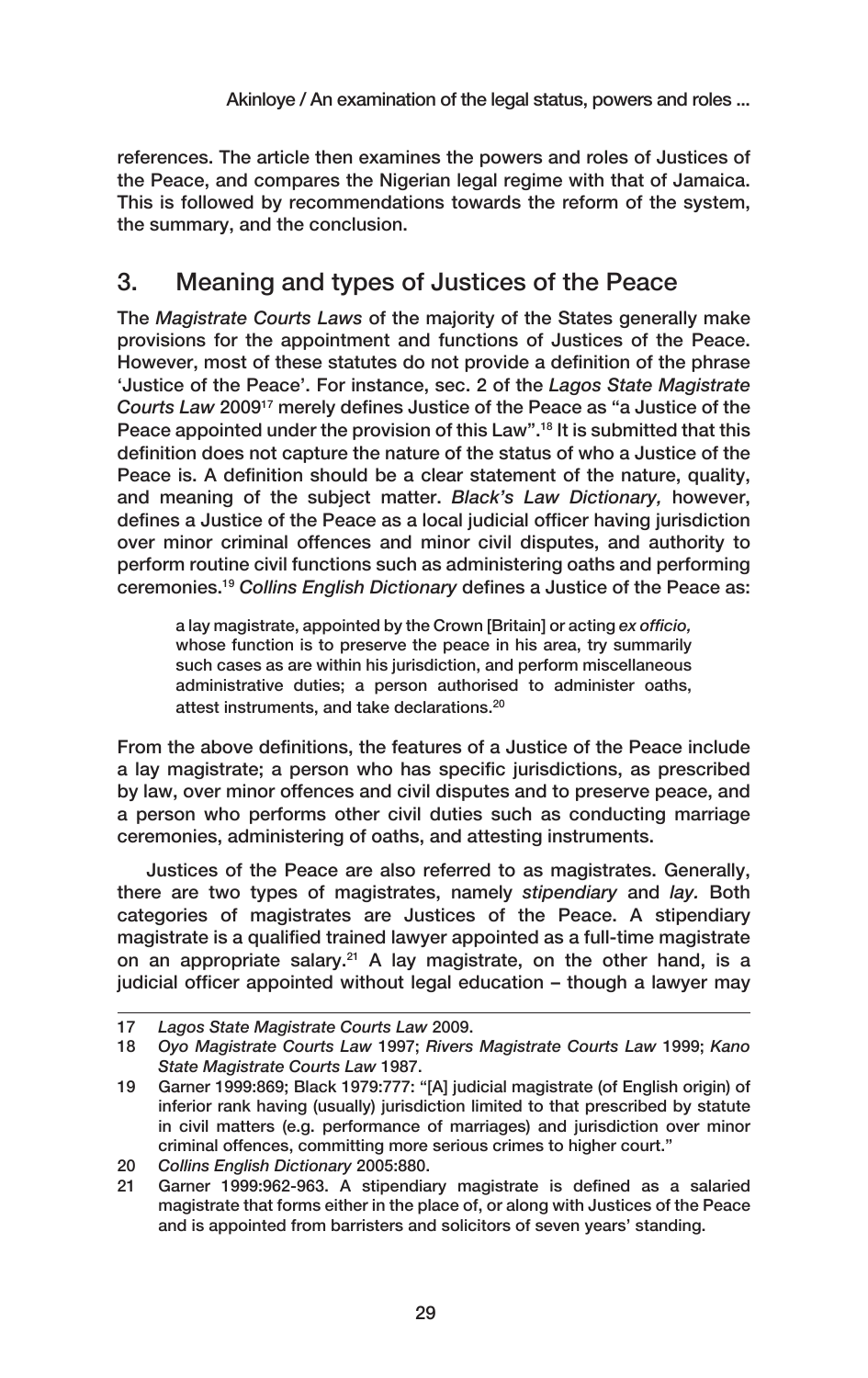be so appointed – and without remuneration, and usually on a part-time basis. Lay magistrates are appointed on the ground of their integrity and exemplary conduct to perform specific judicial functions such as the summary trial of minor civil and criminal cases, administrative duties such as the administration of oaths, taking declarations, and conducting marriages. Lay magistrates usually exercise their duties voluntarily without remuneration. This is the reason why the scope of their duties is reduced. This article focuses on lay magistrates.

### 4. Appointment and qualification of the Justice of the Peace

In Nigeria, the office of a Justice of the Peace is usually regulated by the *Magistrate Courts Law* of each State. Under these statutes, a person may become a Justice of the Peace in two ways: either by appointment or by virtue of the office that a person occupies. For the purpose of this article, statutes of some selected States will be used as references.

In Lagos State, for example, sec. 12 of the *Magistrate Courts Law* provides for the appointment of the Justice of the Peace as follows: "The Attorney-General may by notice in the Gazette, appoint any respectable person to be a Justice of the Peace in and for the State, and may in like manner remove person so appointed from the office of Justice of the Peace." In Kano State, sec. 10 of the *Magistrate Courts Law*<sup>22</sup> vests the power to appoint and remove a Justice of the Peace in the State Judicial Service Committee.

There are major differences in the mode of appointment of a Justice of the Peace in the above States. First, in Lagos State, the power to appoint a Justice of the Peace is vested in the Attorney-General of the State, whereas, in Kano, it is the State Judicial Service Committee.<sup>23</sup> Secondly, the *Lagos State Law* provides for the qualification of the appointee to be a "respectable person". The *Kano State Law* is silent on the issue of qualification. Although the two States provide for the removal of the Justice of the Peace, they fail to provide for the circumstances under which such a person may be removed.

Other questions that may arise from the issue of appointment, as it relates to Lagos State, will include: What are the criteria for determining a respectable person? Is the Attorney-General alone capable of knowing respectable persons in every region of Lagos State? Furthermore, it should be noted that, in politics, the Attorney-General, who is usually a political appointee, would consult with party leaders in the particular areas of candidates for nominations. The issue, in fact, is whether it is ethical to vest,

<sup>22</sup> *Magistrate Courts Law* 1987.

<sup>23</sup> The Attorney-General is also empowered to appoint and remove a Justice of the Peace under sec. 8 of the *Rivers State Magistrate Courts Law*. However, in Oyo State, the Governor is empowered to appoint the Justice of the Peace by virtue of sec. 12 of the *Oyo State Magistrate Courts Law*.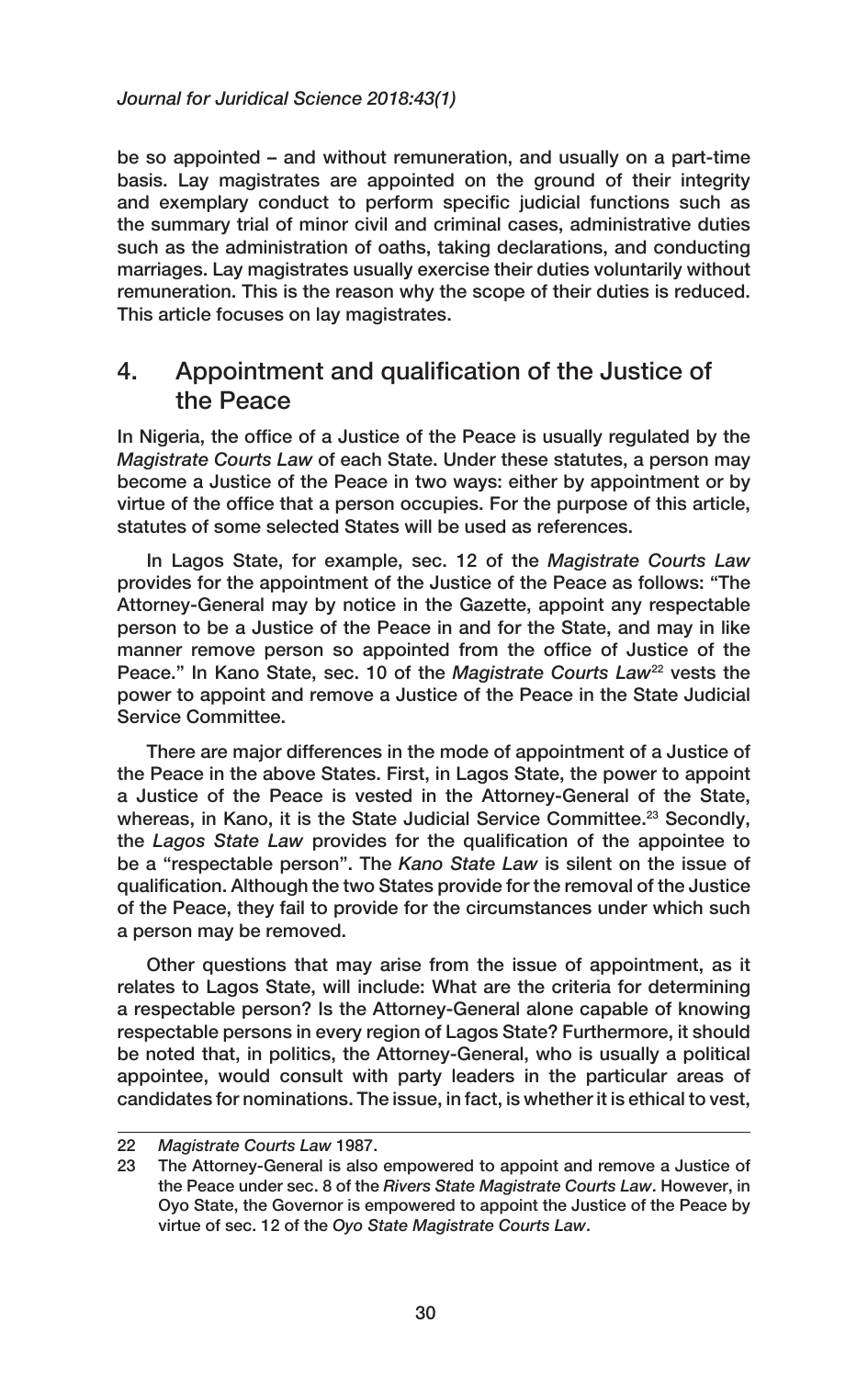in a card-carrying member, the power of appointment to a quasi "judicial office" that requires neutrality and detachment. In this context, therefore, the Kano State approach seems better, since it may be presumed that the Judicial Service Committee charged with the responsibility of appointing the recipient may include persons from different regions of the State.<sup>24</sup>

As noted earlier, persons may also become Justices of the Peace by virtue of the office they occupy at a particular time. For example, the majority of the States' Laws provide that magistrates (stipendiary) and administrative officers of the States are Justices of the Peace *ex officio*. Thus, sec. 14 of the *Lagos Law* and sec. 7 of the *Kano Law* provide that each magistrate shall, by virtue of his/her office, be a Justice of the Peace for the State. Sec. 8(2) of the *River State Laws*25 also stipulates that every administrative officer shall be *ex officio,* a Justice of the Peace for the area of the State in which s/he is appointed as such an officer. The following questions also arise: What makes an administrative officer qualify for appointment as Justice of the Peace? Is it "integrity" that may be lacking in an institution riddled with corruption and nepotism, or level of education that does not guarantee moral integrity? Either way, we draw the same negative conclusion.

Once a person is appointed as a Justice of the Peace, s/he is vested with some powers and responsibilities under the law. The examination of the powers and duties of a Justice of the Peace will now be considered.

# 5. Powers and roles of a Justice of the Peace

The powers and functions of a Justice of the Peace are provided for in the *Magistrate Courts Law* of each State. Thus, sec. 11 of the *Kano State Law* provides that the power of a Justice of the Peace shall include:

- a. power to preserve the peace, to suppress riots and affrays, and to disperse all disorderly and tumultuous assemblies, and for any of those purposes, to call in aid and assistance, any police officer or any person, who shall be bound to obey any or all such directions of the Justice of the Peace;
- b. all the powers, rights and duties of a magistrate under this Law or any other law to:
	- issue summonses and warrants for the purpose of compelling the attendance of accused persons and witnesses before the court;
	- ii. issue summons and other processes in civil causes and matters;
	- iii. remand in custody, persons who are accused but not convicted of a crime or admit such persons to bail;

<sup>24</sup> The Edo State approach also offers a better idea as to where recipients are selected and recommended by the State Ministry of Justice for the office. See Osakue 2015.

<sup>25</sup> See *Oyo State Magistrate Courts Law* 1997:sec. 12(2).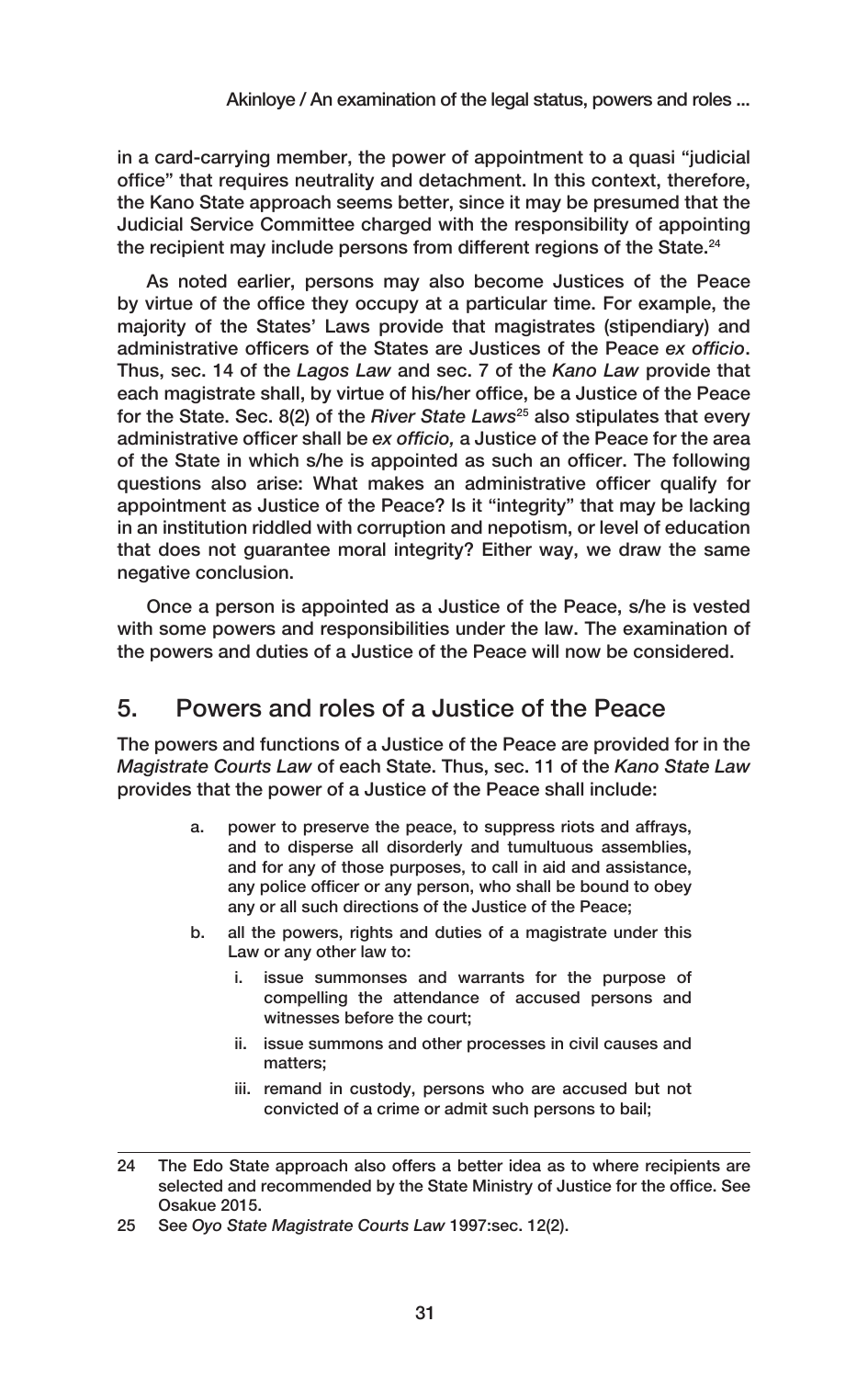- iv. issue search warrants;
- v. take solemn affirmations and statutory declarations; and
- vi. administer any oath which may be required to be taken before him in the exercise of any of the jurisdiction and powers conferred on him by law.

The provisions of sec. 13 of the *Oyo State Magistrate Courts Law* and sec. 9 of the *River State Magistrate Courts Law* are *in pari materia* with the above provisions. However, in Lagos State, a Justice of the Peace can perform all the functions stated above, but s/he cannot issue summonses and warrants for the purpose of compelling the attendance of accused persons and witnesses before the court. In addition, a Justice of the Peace cannot remand in custody those persons who are accused, but not convicted of a crime or admit such persons to bail under the *Lagos Law*. 26

In some States such as Oyo and Delta, Justices of the Peace are empowered to inquire by way of the inquest into the cause of death or direct *post-mortem* examinations for persons who died under disturbing circumstances.<sup>27</sup>

In special circumstances, an appointed Justice of the Peace (lay magistrate) may be appointed to perform the roles of a stipendiary magistrate. To this end, sec. 11 of the *Oyo State Magistrate Courts Law* provides:

If a magistrate is not available for the court in any district, or where in respect of any district the Chief Judge for any reason considers it necessary to do so, the Chief Judge may by appointment confer upon any person being a Justice of the Peace the powers of a magistrate of such grade as he may think fit, or such of those powers as the Chief Judge may specify, and until the Chief Judge revokes the appointment, such person shall be deemed to be a magistrate with such powers in and for such district.<sup>28</sup>

Sec. 17(1) of the *Lagos Law* also provides:

Where the Commission<sup>29</sup> considers it expedient so to do, it may by notice in the Gazette and for such time as it thinks fit, in any particular case, authorise a person holding office as a Justice of the Peace to act as a magistrate, and until the Commission revokes that notice such person shall be deemed to be a magistrate with such powers in and for the State.

The *Lagos Law*, however, provides in sec. 17(2) that any Justice of the Peace appointed to act as a stipendiary magistrate shall be a legal practitioner who is ordinarily qualified to be appointed as magistrate.

<sup>26</sup> *Lagos State Magistrate Courts Law* 2009:sec. 16(b).

<sup>27</sup> See, *Magistrate Courts Law of Oyo State* 2009:sec. 13(b); *Coroners Law of Delta State*:sec. 12.

<sup>28</sup> See also *Rivers State Magistrate Courts Law* 1999:sec. 10.

<sup>29</sup> In this instance, the Commission refers to the State Judicial Service Commission.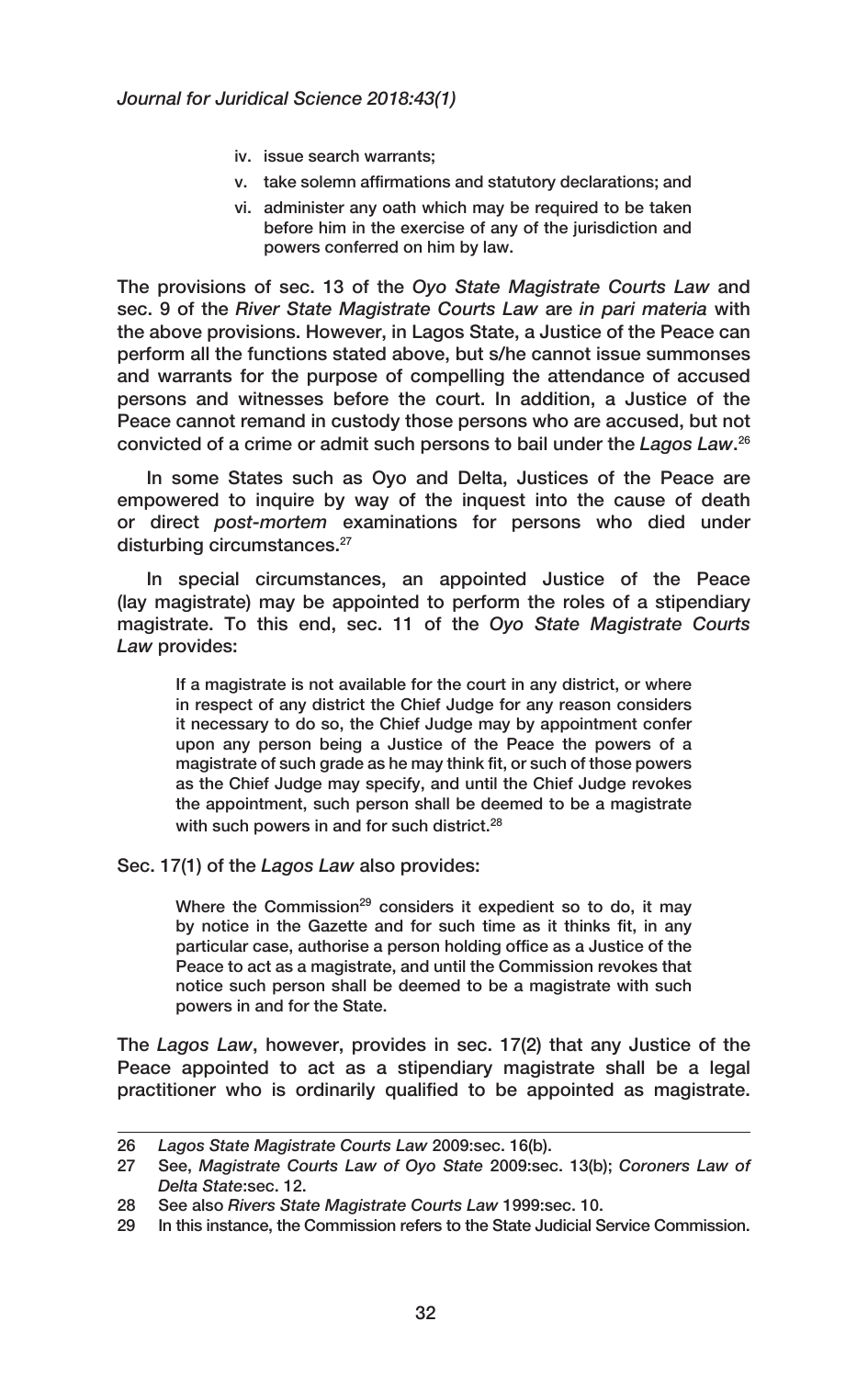This particular provision is absent in most of the other States' Laws, such as Rivers and Oyo. The Lagos State provision is a better law and should be lauded, as it would be a judicial casualty for someone, who does not have a deeper knowledge of the law, to embark on such technical judicial voyage required of a stipendiary magistrate. It should be recalled that Justices of the Peace, being lay people, could not handle technical and serious legal cases effectively, thus leading to the appointment of the stipendiary magistrate.<sup>30</sup>

From the above discussions, the roles of Justices of the Peace can be summarised to include collaboration with the state governments in bringing justice closer to the people through quality, coordinated and accessible justice services. They are also appointed to minimise crime in society, by participating in community policing and supporting the police to ensure peaceful co-existence among members of the community. In view of the above, it may be submitted that the office of a Justice of the Peace is not a mere title or honorary office, but a call to duty. A Justice of the Peace is a high-ranking office that confers on the holder the power to adjudicate on minor cases and disputes. Therefore, in carrying out their functions, Justices of the Peace need to be diligent, fair and firm in their actions and decisions, and must carry out their roles with integrity.

However, in view of the statutory roles of Justices of the Peace in the administration of justice, as discussed earlier, and the high numbers of them being appointed by the governments, some major questions that come to mind are: Why is the administration of the justice system in Nigeria still clogged with bottlenecks and unnecessary delays resulting from the huge number of cases?<sup>31</sup> Are Justices of the Peace not supposed to be reducing these high numbers of docket files in the courts through adjudication of minor cases that need not find their way to the courts? Are Justices of the Peace really functional in modern Nigerian society? The answers to these questions may be subject to a number of factors. First, it may be said that, as a result of the poor awareness and knowledge on the part of members of the public as regards the roles and functions of Justices of the Peace, many do not access their services. Secondly, Justices of the Peace may not be well equipped with, or aware of the fullness of the *quasi*-judicial and administrative powers that have been conferred on them, thereby making them ineffective and inefficient.

The truth of the matter is that there is a poor public sensitisation on the functions and powers of the Justice of the Peace in Nigeria. The office of a Justice of the Peace is one of the existing few in-built mechanisms in the system for resolving minor disputes, one that is rarely used basically due to a lack of knowledge of the avenue. Similarly, some Justices of the Peace are not adequately equipped for the office to which they are appointed.

<sup>30</sup> See fn. 8.

<sup>31</sup> Akeredolu 2018:15. For examples of delayed cases, see *Ariori v Elemo* (1981) 1 SC and *Shell Petroleum v Federal Board of Inland Revenue* (1996) 8 NWLR (Pt. 466) 256. Each of these lawsuits lasted for over two decades each.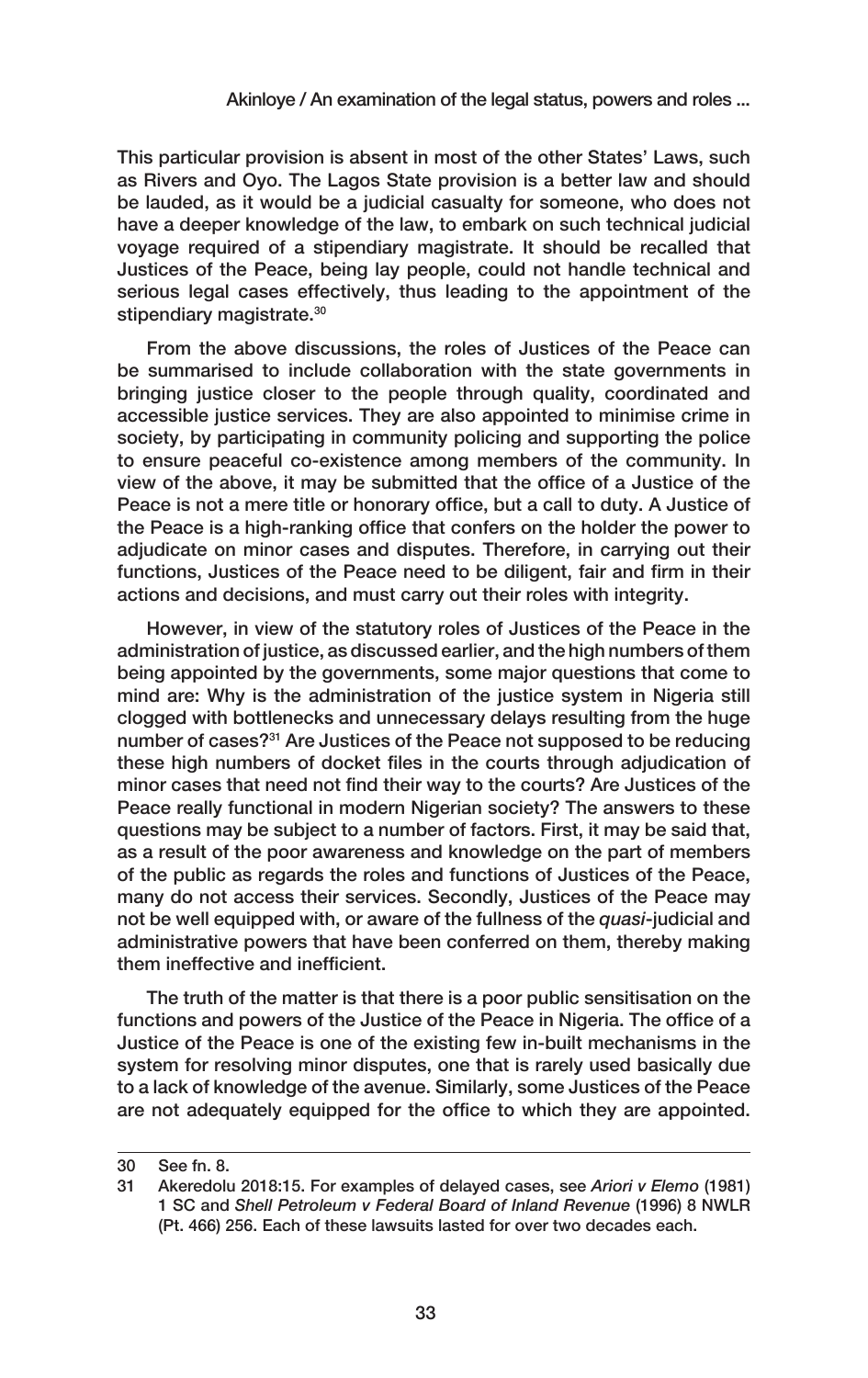The author is not aware of any forum in law or in practice whereby Justices of the Peace, particularly lay people, are trained, either before or after their assumption to the office, on how they are to carry out their roles more effectively. Another question may further be asked to wit: To what extent do the Justice Ministries believe or ensure that Justices of the Peace carry out their duties? It is submitted, at this juncture, that governments should make more efforts to ensure that the potentials of Justices of the Peace are fully utilised.

To ensure that Justices of the Peace are more productive, lessons may be gathered from other jurisdictions with regard to the workings of Justices of the Peace. For the purpose of this article, the Jamaican regime will be examined, in order to proffer some lessons that Nigeria may learn.

# 6. Justice of the Peace in Jamaica

In Jamaica, various pieces of legislation outline the roles and functions of Justices of the Peace. Some of the statutes include the *Judicature (Resident Magistrates) Act* 1928, the *Justice of the Peace Proclamation Rules* 2006, the *Justices of the Peace (Official Seals) Act* 2004; the *Jamaican Interpretation Act* 1987, the *Attestation of Facility Act* 1944, the *Oaths Act* 1889, and the *Jury Act* 1980.

In Jamaica, a formal legal education is not a prerequisite to be appointed to the office of Justice of the Peace. However, every Justice of the Peace is expected to be able to read and speak English fluently and must undergo a period of training before being commissioned into office.<sup>32</sup> A Justice of the Peace must meet other requirements. S/he must:

- i. be a Jamaican citizen who is resident in Jamaica at the time of appointment;
- ii. be between the ages of 25-70 years;
- iii. be a person of unquestionable integrity and command the respect and confidence of the local community;
- iv. have a track record of given good service to the community and the wider Jamaica;
- v. who also demonstrates the potential for continued service; and
- vi. be able to communicate and interact at all levels and with all types of individuals in his/her community.<sup>33</sup>

In order to ensure that the candidate to be appointed commands the respect and confidence of the local community, such a person must be

<sup>32</sup> Ministry of Justice n.d.

<sup>33</sup> Ministry of Justice n.d. See also Munroe 2014.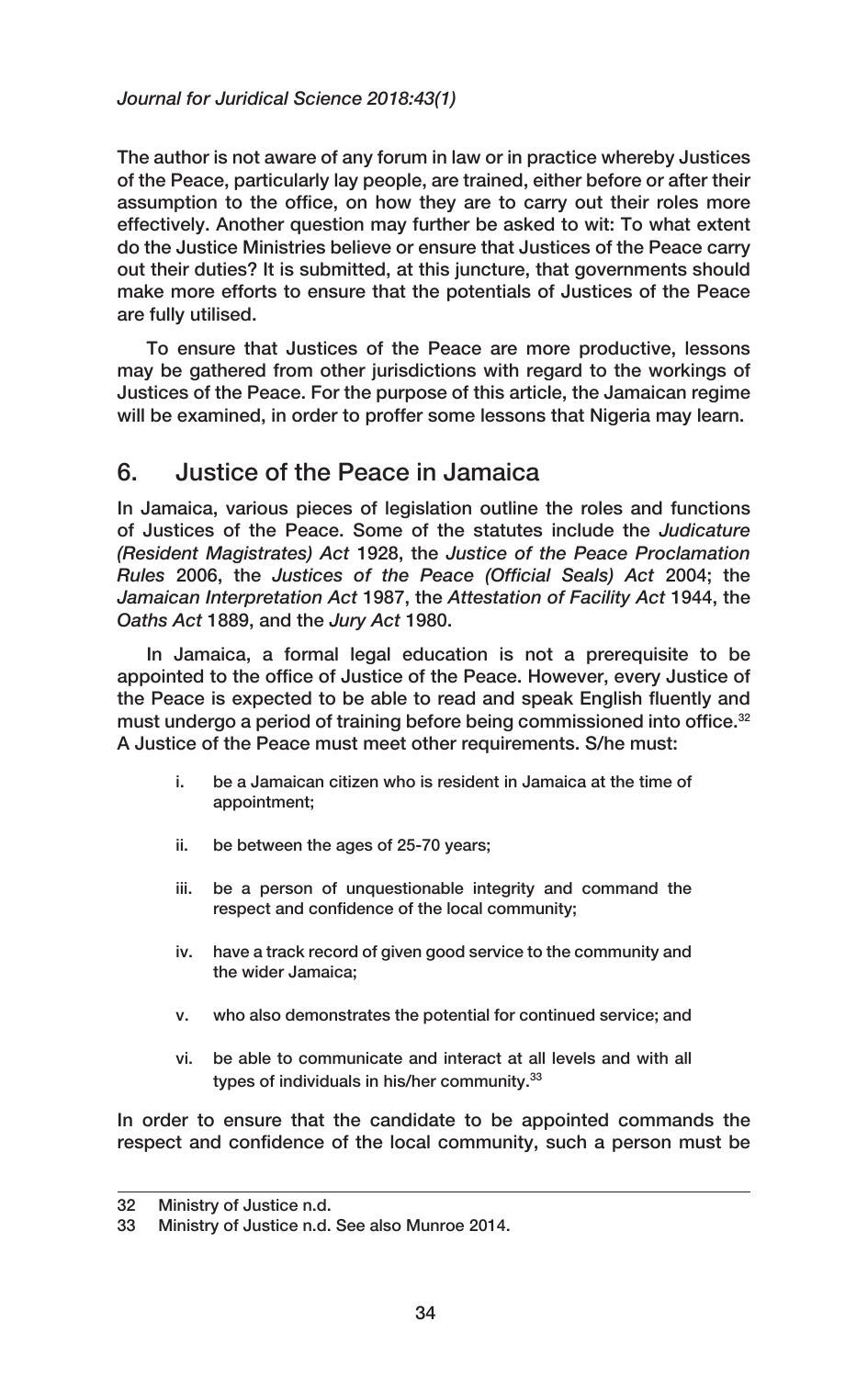recommended to the *Custos*34 by any citizen, club, organisation or other such body or enterprise within the local community where the Justice of the Peace is to function. After receiving the recommendation, the *Custos*  further makes inquiries into the background of the persons recommended, in order to confirm the suitability of the nominees. Following the *Custos*' inquiries, the Advisory Committee of every parish (region), comprising the *Custos*, Superintendent of the Police and the Resident Magistrate, further scrutinises the names of the candidates before the final recommendation for final appointment is made to the Governor-General through the Minister of Justice.<sup>35</sup> At their commissioning, Justices of the Peace are given the instrument of office and official seal, authorising them to discharge the functions of that office. Some regions have handbooks that further provide for how Justices of the Peace can effectively carry out their duties.<sup>36</sup>

Once appointed, a Justice of the Peace in Jamaica is empowered to serve as a Justice of the Peace in a Court of Petty Sessions; attend Juvenile and Drug Court sessions; issue summonses and warrants; consider applications for bail; attend police stations; explain and sign legal documents; sit on licensing panels; give counsel, and advise citizens in the community. A Justice of the Peace also reads the *Riot Act* to a rioting crowd in a time of crisis.37

In comparison with the Nigerian regime, the office of Justice of the Peace in Jamaica is also a voluntary office; hence, s/he is not expected to charge or accept any remuneration for services rendered in this capacity. However, the Jamaican regime seems preferable in terms of the procedure for the appointment of a Justice of the Peace, since people of the community are involved in the nomination or recommendation of who is to be appointed. Adequate measures are also taken to ensure that credible people who have track records of good deeds and perhaps service are appointed. In other words, persons who can be regarded as the 'men or women of the people' are considered for appointment. Members of the community know and can assess them. This is unlike Nigeria, where Justices of the Peace are selected on the basis of political affiliation, cronyism, and social connections. Many Justices of the Peace are not even known or associate with most of the members of their communities. Giving the sole power of nomination to a singular political office holder such as the Governor or the Attorney-General may not give room for the appointment of persons who command respect in a community. In the Jamaican regime, Justices of the Peace are adequately trained before and after they are commissioned. Surely, this will make them more effective and aware of the sense of responsibility. There is no platform for such training in Nigeria.

<sup>34</sup> A *Custos* is the principal Justice of the Peace in a county, who has the custody of the rolls and records of the sessions of the Justice of the Peace*.* See Simpson & Weiner 1989:169.

<sup>35</sup> Ministry of Justice n.d.

<sup>36</sup> Department of Justice 2017.

<sup>37</sup> Smith 2014.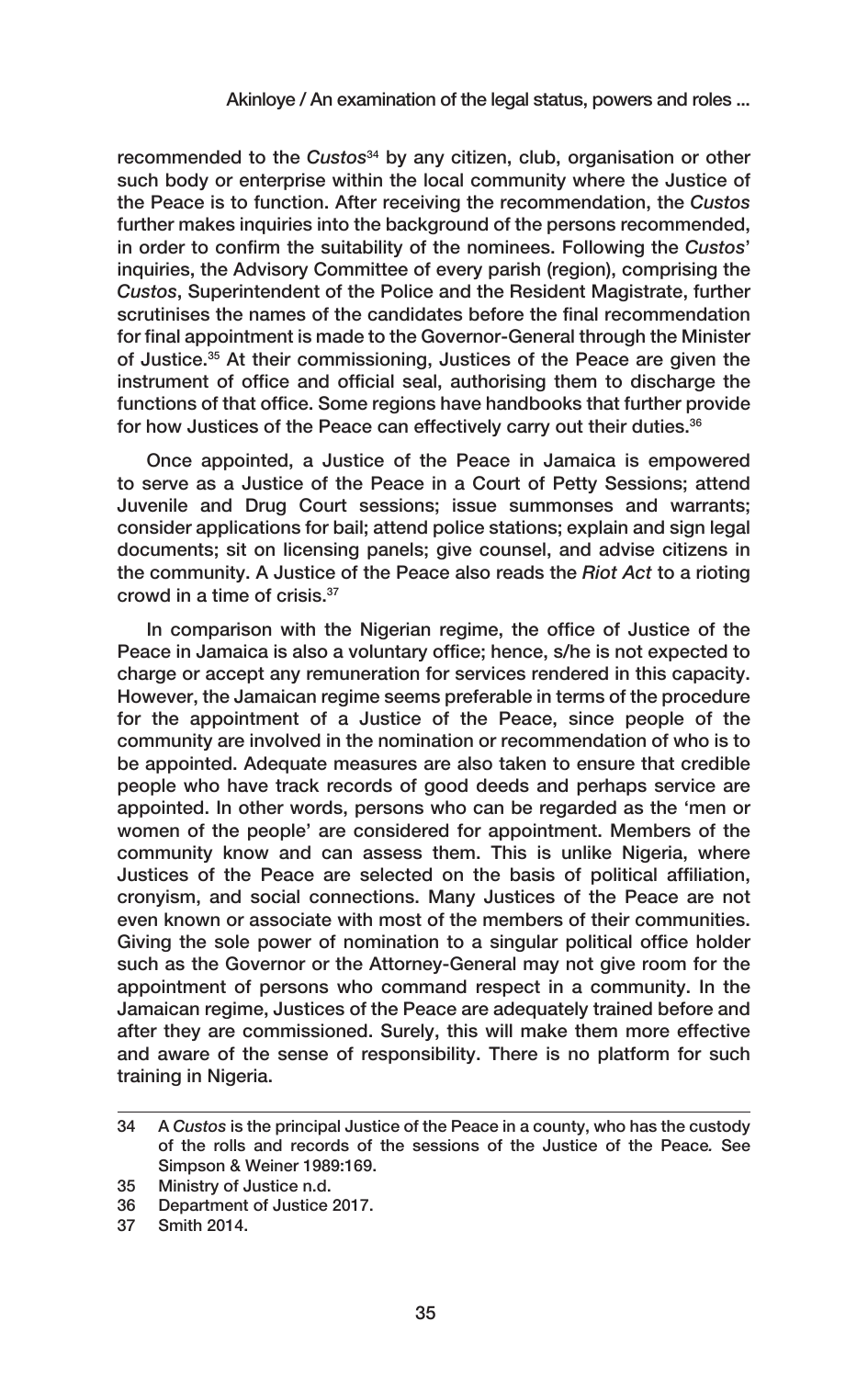### 7. Reform of the system

Following the limitations that have been identified as inherent in the Nigerian system, there is a need for a holistic overhaul of the system, in order to make it productive. Consequently, the following recommendations are proffered.

First, with regard to the appointment of Justices of the Peace, it is suggested that members of the community should be involved in the appointment, since they are supposed to work and relate to the local community. There should be a greater level of community consultation to ensure that there is a line of communication between governments and the communities which Justices of the Peace are meant to serve. Furthermore, the State Chief Judge (CJ) should be responsible in giving final approval to their appointment.

Furthermore, Justices of the Peace who have no legal knowledge should be made to have a basic level of academic qualification. A minimum of a Senior Secondary School Certificate may suffice in this regard. They should also be made to undergo qualifying training before they are finally commissioned into the office. An annual or bi-annual workshop may be conducted for them to enhance and update their knowledge on new developments relating to their functions. As in Jamaica, a training handbook can be developed for them to be more effective in carrying out their responsibilities.

The appointment and what should be the roles of Justices of the Peace should be incorporated in the curriculum and be taught by universities as part of the Nigerian legal system. With this, more people will know of their functions and be able to access them accordingly.

There should also be enacted a new law such as those establishing the customary and area courts. This will assist in making the appointment of Justices of the Peace relevant. In the same vein, basic facilities such as offices, official forms as well as summon booklets and seals that are similar to those provided for magistrate, customary and area courts should be made available to Justices of the Peace. These are needed to facilitate the performance of the functions assigned to them by different statutes. As "judicial officers" or "lay magistrates", Justices of the Peace should also be integrated into the state's judiciary, supervised and controlled by the judiciary, and maintained with public funds.

### 8. Conclusion

This article highlighted the historical and legal framework with regard to the legal status, appointment, and duties of Justices of the Peace in Nigeria. It is observed that the office of Justice of the Peace is created and developed as an in-built mechanism to bring access to justice closer to, and cheaper for members of the community and to complement governments' peace initiatives.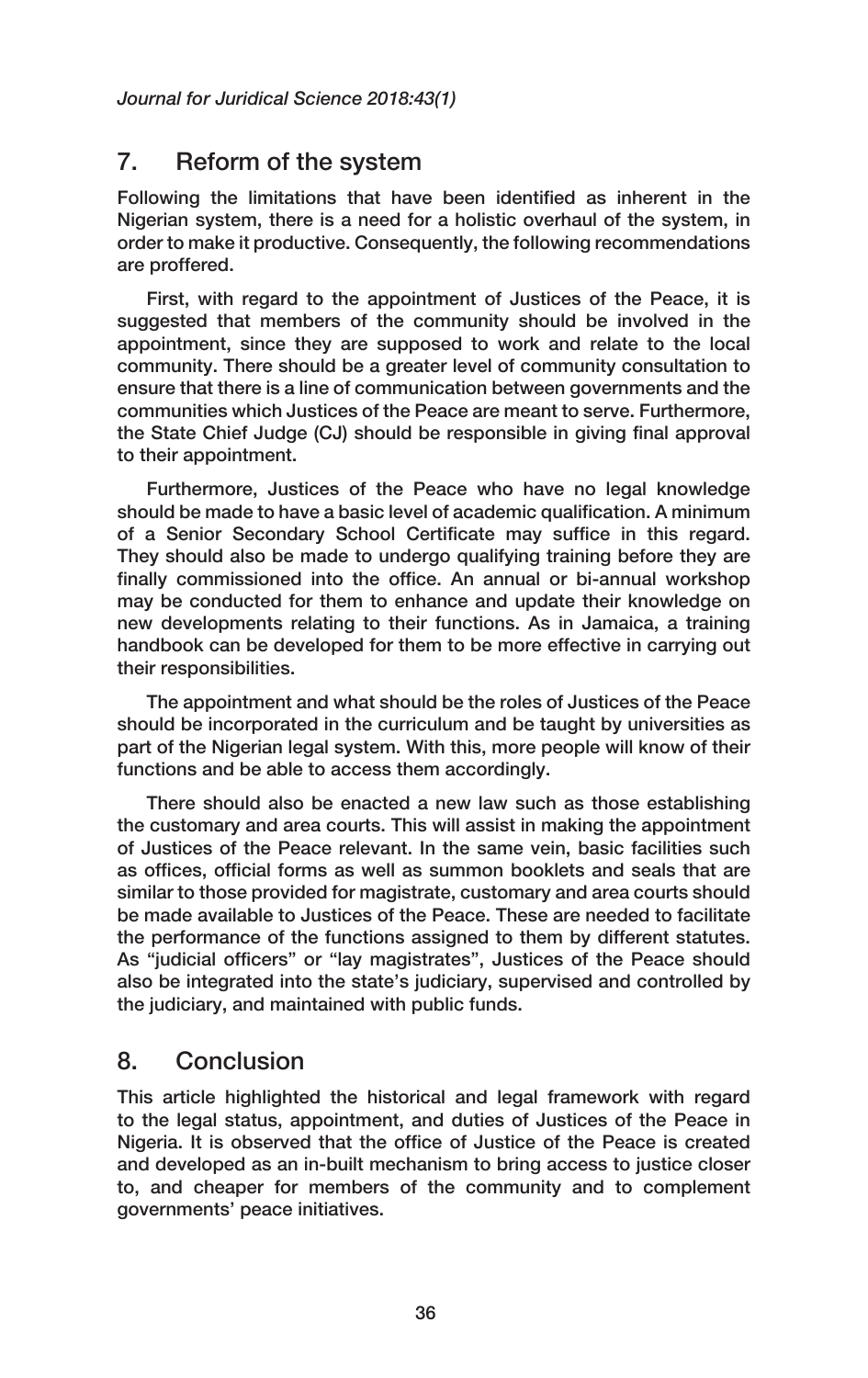It is observed, however, that, despite the high numbers of Justices of the Peace that are appointed regularly by the governments in Nigeria, their impacts are barely felt. Similarly, some limitations are observed in the legal and institutional framework for their appointment and operations. Some suggestions were made in this regard. It is hoped that the suggested reform, if implemented, will give meaning, recognition and relevance to Justices of the Peace as part of the judicial system in Nigeria.

In conclusion, the appointed Justices of the Peace should also know that the office they occupy is not a cosmetic one. They are, technically, 'judicial officers'. They are significant in the system of administration of justice in Nigeria. Accordingly, they must exercise their duties with all sense of purpose and responsibility because 'to whom much is given, much is also expected'. They are urged to live up to these special qualities and to uphold the high standard expected of the office and not to bring the administration of justice into disrepute.

### **Bibliography**

#### ACT JUSTICES OF THE PEACE ASSOCIATION INCORPORATION

n.d. "A short history of Justices of the Peace", 1.

[http://1f1lv53gge3q3l82fs46xaqy.wpengine.netdna-cdn.com/wp-content/](http://1f1lv53gge3q3l82fs46xaqy.wpengine.netdna-cdn.com/wp-content/uploads/2016/02/A-Short-History-of-Justices-of-the-Peace.pdf) [uploads/2016/02/A-Short-History-of-Justices-of-the-Peace.pdf](http://1f1lv53gge3q3l82fs46xaqy.wpengine.netdna-cdn.com/wp-content/uploads/2016/02/A-Short-History-of-Justices-of-the-Peace.pdf) (accessed on 31 January 2018).

#### n.d. "A short history of Justices of the Peace", 2.

[http://1f1lv53gge3q3l82fs46xaqy.wpengine.netdna-cdn.com/wp-content/](http://1f1lv53gge3q3l82fs46xaqy.wpengine.netdna-cdn.com/wp-content/uploads/2016/02/A-Short-History-of-Justices-of-the-Peace.pdf) [uploads/2016/02/A-Short-History-of-Justices-of-the-Peace.pdf](http://1f1lv53gge3q3l82fs46xaqy.wpengine.netdna-cdn.com/wp-content/uploads/2016/02/A-Short-History-of-Justices-of-the-Peace.pdf) (accessed on 31 January 2018).

#### AHON F

2010. Delta Government appoints 61 Justices of Peace. *Vanguard*, 5 August.

#### AKEREDOLU AE

2018. Duel to death or speak to life: Alternative dispute resolution for today and tomorrow. *An inaugural lecture delivered at Ajayi Crowther University, Oyo, Oyo State, Nigeria.*

#### ALAO A

2003. Colonial rule and judicial reforms 1900-1960. In A Oyebode (ed.) 2003:201-215.

#### BADEJOGBIN RE

2012. A comparative analysis of the court structure in Nigeria and South Africa. LLM thesis, University of Pretoria, Pretoria.

#### BEARD CA

1967. *The office of justice of the peace in England in its origin and development.* New York: AMS Press.

#### BLACK HC

1979. *Black's law dictionary.* 5th ed. St. Paul, Minnesota: West Publishing Co.

#### *COLLINS ENGLISH DICTIONARY*

2005. 7<sup>th</sup> ed. Glasgow: Harper Collins Publishers.